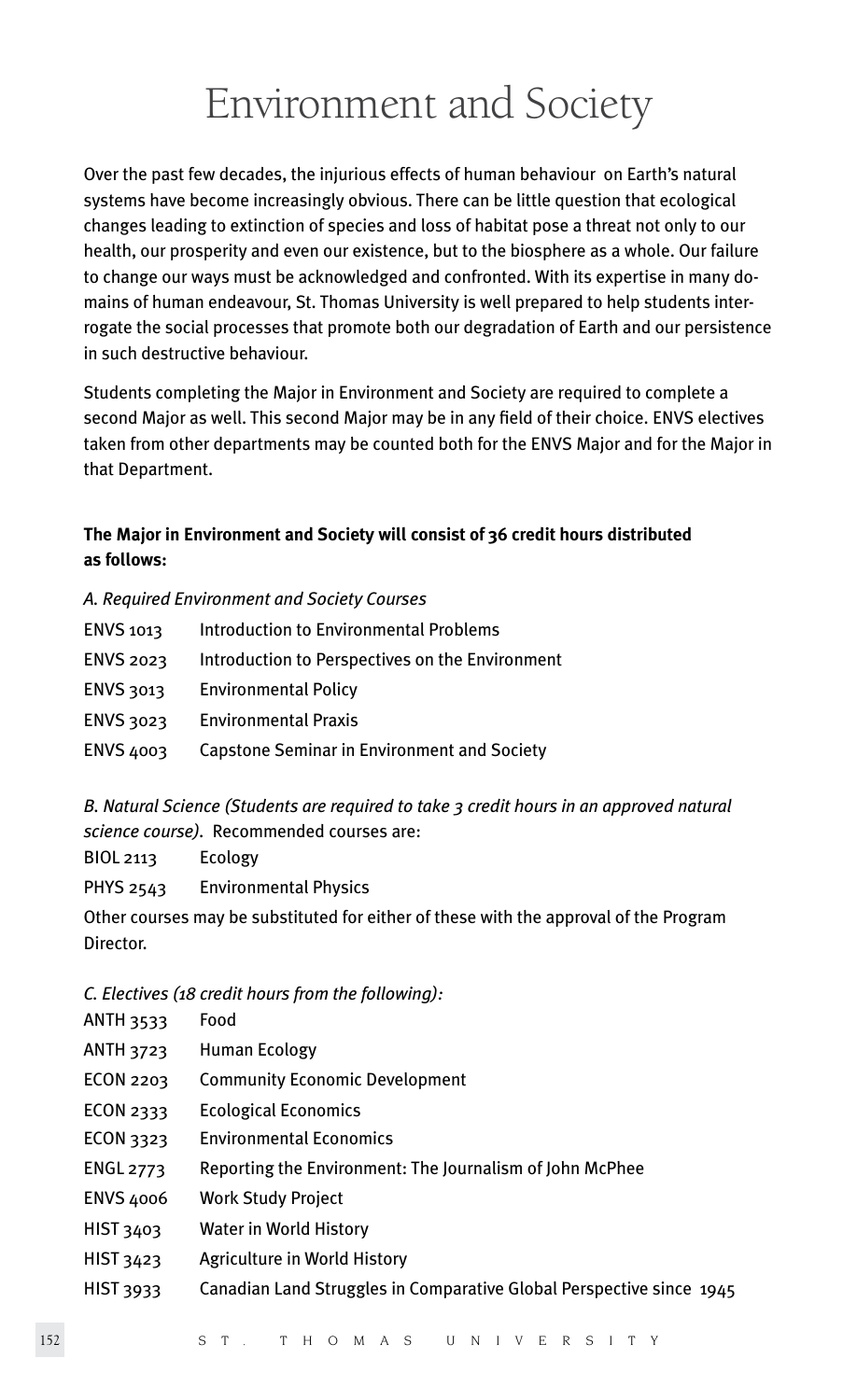| <b>NATI 3223</b> | Native Environmental Ethics and Ecology              |
|------------------|------------------------------------------------------|
| <b>NATI 3923</b> | Aboriginal Rights: The Land Question                 |
| PHIL 3563        | <b>Philosophy of Science</b>                         |
| RELG 2133        | <b>Religion and Ecology</b>                          |
| <b>RELG 3523</b> | <b>Environmental Ethics</b>                          |
| STS 2803         | Controversies in the Earth and Environmental Science |
| STS 3003         | Scientific Reasoning                                 |
| <b>SCWK 6823</b> | <b>Ecology and Social Justice</b>                    |
| <b>SOCI 2213</b> | Society and Ecology                                  |
|                  |                                                      |

### *Electives Available from UNB*

| HIST 3925 | <b>Technology and Western Society</b>                         |
|-----------|---------------------------------------------------------------|
|           | PHIL 3221-19 Selected Topics in Philosophy of the Environment |
| POLS 1603 | <b>Politics of Globalization</b>                              |

## **ENVS-1013. Introduction to Environmental Problems**

This course introduces students to the nature of ecological problems and the relationships between human activities and environmental deterioration. The course examines the nature of the biosphere: how living plant, animal and microbial communities and their supporting air, water and soil cycles function.

# **ENVS-2023. Introduction to Perspectives on the Environment (HMRT 2243)**

This course explores how society has attempted to understand the social origins of environmental degradation and the changes necessary in society to end human disruption of the environment. This involves a review of the different perspectives within the environmental movement, and of the attempts by the social sciences and the humanities to understand the social origins of environmental degradation. Prerequisite: ENVS 1013, or permission of the instructor.

## **ENVS-3013. Environmental Policy (HMRT 3213)**

Building upon familiarity with the major perspectives within the environmental movement, the course will examine various approaches to resolving environmental problems such as: bioregionalism, sustainable growth, deep ecology, rightsizing economic activity, etc. Students will explore how alternate visions of the future would translate into public policy. Prerequisites: ENVS 1013 and ENVS 2023, or permission of the instructor.

## **ENVS-3023. Environmental Praxis (HMRT 3223)**

This course explores how alternative visions of the future translate into political action at the international, national, provincial, community, and personal levels. This involves an analysis of alternative theories of the nature of social change. A component of this course may be service learning. Prerequisites: ENVS 1013 and ENVS 2023, or permission of the instructor.

## **ENVS-4003. Capstone Seminar**

This is a required course for the Major in Environment & Society which is designed to integrate the entire program of study. The seminar will focus on developing a multidisciplinary understanding of a selection of environmental issues as determined by student and faculty